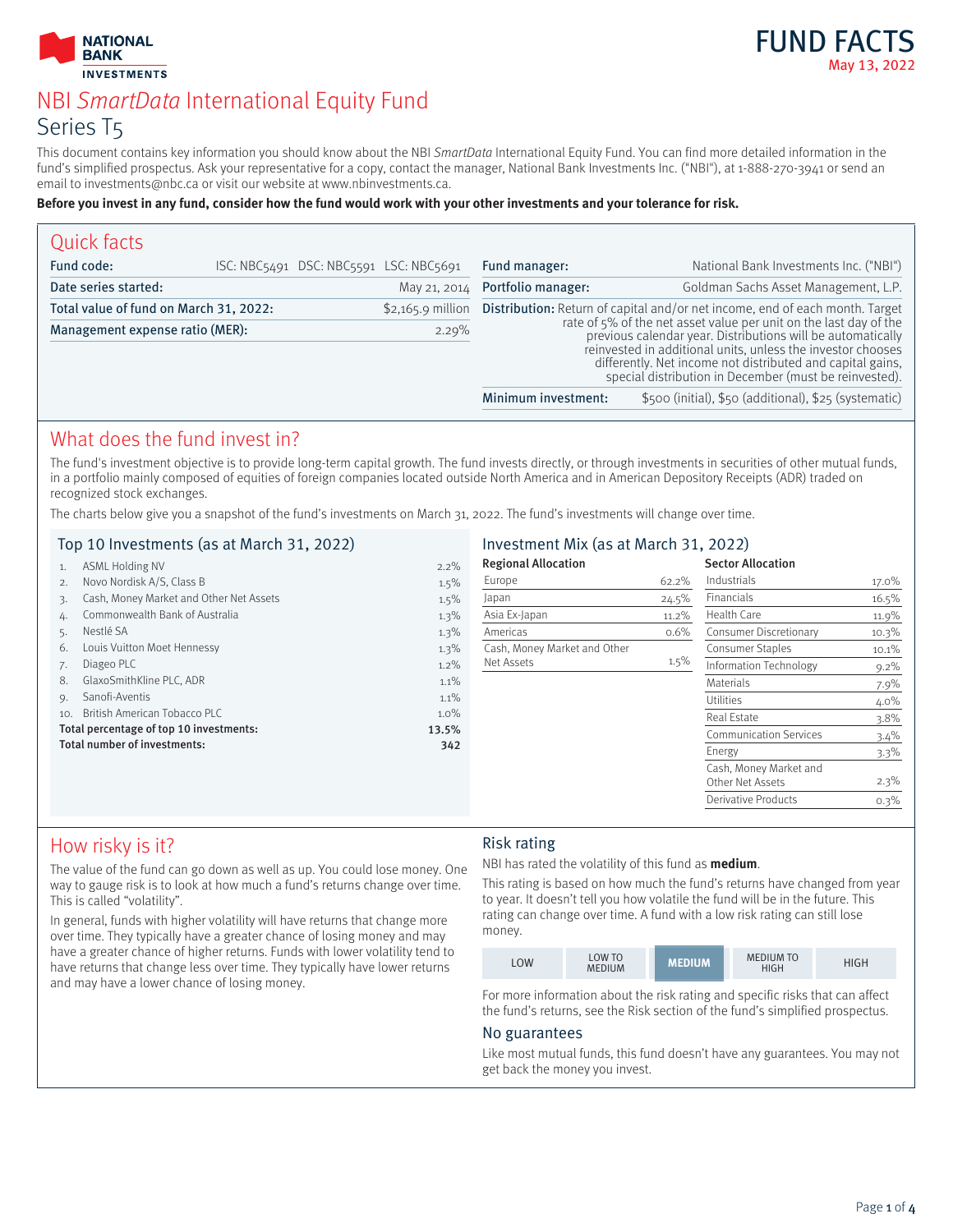

# How has the fund performed?

This section tells you how Series T5 units of the fund have performed over the past 7 years. Returns are after expenses have been deducted. These expenses reduce the fund's returns.

### Year-by-year returns

This chart shows how Series T5 units of the fund performed in each of the past 7 years. The fund dropped in value in 2 of the 7 years. The range of returns and change from year to year can help you assess how risky the fund has been in the past. It does not tell you how the fund will perform in the future.



### Best and worst 3-month returns

This table shows the best and worst returns for Series T5 units of the fund in a 3-month period over the past 7 years. The best and worst 3-month returns could be higher or lower in the future. Consider how much of a loss you could afford to take in a short period of time.

|                    | <b>Return</b> | 3 months ending  | If you invested \$1,000 at the beginning of the period |
|--------------------|---------------|------------------|--------------------------------------------------------|
| <b>Best Return</b> | $13.5\%$      | January 31, 2021 | Your investment would rise to \$1,135.                 |
| Worst return       | $-18.1%$      | March 31, 2020   | Your investment would drop to \$819.                   |

#### Average return

The annual compounded return of Series T5 units of the fund was 2.56% since its inception. If you had invested \$1,000 in this series since inception, your investment would now be worth \$1,220.

| Who is this fund for?<br>A word about tax<br>Investors who:<br>• are looking to invest for the long term (at least five years);<br>• are looking to diversify their investments through exposure to<br>international markets. | In general, you'll have to pay income tax on any money you make on a<br>fund. How much you pay depends on the tax laws where you live and<br>whether or not you hold the fund in a registered plan, such as a Registered<br>Retirement Savings Plan (RRSP) or a Tax-Free Savings Account (TFSA).<br>Keep in mind that if you hold your fund in a non-registered account, fund<br>distributions are included in your taxable income, whether you get them in<br>cash or have them reinvested. |
|-------------------------------------------------------------------------------------------------------------------------------------------------------------------------------------------------------------------------------|----------------------------------------------------------------------------------------------------------------------------------------------------------------------------------------------------------------------------------------------------------------------------------------------------------------------------------------------------------------------------------------------------------------------------------------------------------------------------------------------|
|-------------------------------------------------------------------------------------------------------------------------------------------------------------------------------------------------------------------------------|----------------------------------------------------------------------------------------------------------------------------------------------------------------------------------------------------------------------------------------------------------------------------------------------------------------------------------------------------------------------------------------------------------------------------------------------------------------------------------------------|

## How much does it cost?

The following tables show the fees and expenses you could pay to buy, own and sell Series T5 units of the fund. The fees and expenses – including any commissions – can vary among series of the fund and among funds. Higher commissions can influence representatives to recommend one investment over another. Ask about other funds and investments that may be suitable for you at a lower cost.

### 1. Sales Charges

Only the initial sales charge option is now offered. The purchase options with deferred sales charge or low load sales charge are no longer offered except in case of switches described in the simplified prospectus. For current unitholders, the deferred charges remain payable upon redemption in accordance with the terms and conditions set out at the time of the purchase.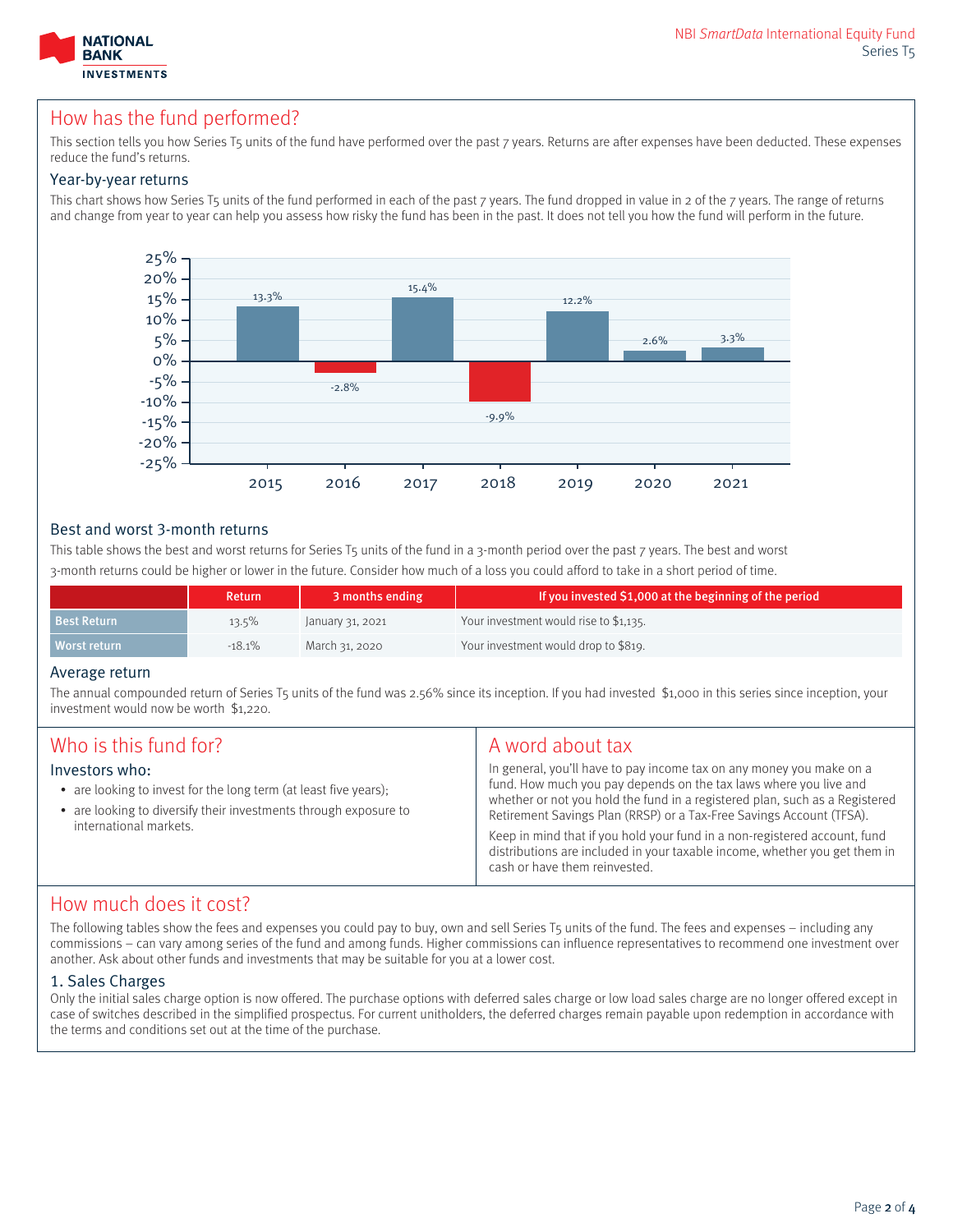

# How much does it cost? (cont'd)

| What you pay<br>Sales charge    |                                |         | <b>How it works</b>                      |                                                                                                                                                                                                                                                                                                                                                         |  |  |
|---------------------------------|--------------------------------|---------|------------------------------------------|---------------------------------------------------------------------------------------------------------------------------------------------------------------------------------------------------------------------------------------------------------------------------------------------------------------------------------------------------------|--|--|
| option                          | In percent (%)                 |         | In dollars (\$)                          |                                                                                                                                                                                                                                                                                                                                                         |  |  |
| <b>Initial sales</b><br>charge  | o% to 5% of the amount you buy |         | \$0 to \$50 on every<br>\$1,000 you buy  | • You negotiate the fees with your representative.<br>• We deduct the fees from the amount you are investing and pay it to your<br>representative's firm.                                                                                                                                                                                               |  |  |
|                                 | If you sell within:            |         | Upon redemption                          | • We pay your representative's firm a commission equal to $5\%$ of the amount you                                                                                                                                                                                                                                                                       |  |  |
|                                 | 1 year of buying               | 6.0%    | \$0 to \$60 on every<br>\$1,000 of units | invest.<br>• You do not pay any fee unless you redeem your units within six years of their                                                                                                                                                                                                                                                              |  |  |
|                                 | 2 years of buying              | 5.5%    | purchased                                | purchase.                                                                                                                                                                                                                                                                                                                                               |  |  |
|                                 | 3 years of buying              | $5.0\%$ |                                          | • The redemption fees are only charged if you request the redemption of more than<br>10% of the units you hold within the same calendar year. You cannot carry forward                                                                                                                                                                                  |  |  |
| <b>Deferred sales</b><br>charge | 4 years of buying              | 4.5%    |                                          | any unused free redemption units to the next year.<br>• The redemption fees are based on the initial cost of your units and the amount of                                                                                                                                                                                                               |  |  |
|                                 | 5 years of buying              | $3.0\%$ | time you hold them.                      |                                                                                                                                                                                                                                                                                                                                                         |  |  |
|                                 | 6 years of buying              | 1.5%    |                                          | • The redemption fees are at a fixed rate. They are deducted from the value of the<br>units sold and goes to NBI.                                                                                                                                                                                                                                       |  |  |
|                                 | After 6 years                  | O%      |                                          | • There are no redemption fees when you switch units for units of another NBI Fund                                                                                                                                                                                                                                                                      |  |  |
|                                 |                                |         |                                          | bought under the deferred sales charge option. The deferred sales charge schedule<br>will be based on the date that the original units were purchased.                                                                                                                                                                                                  |  |  |
|                                 | If you sell within:            |         | Upon redemption                          | • We pay your representative's firm a commission equal to 2.5% of the amount you                                                                                                                                                                                                                                                                        |  |  |
|                                 | 1 year of buying               | 3.0%    | \$o to \$30 on every<br>\$1,000 of units | invest.<br>• You do not pay any fee unless you redeem your units within three years of their                                                                                                                                                                                                                                                            |  |  |
|                                 | 2 years of buying              | 2.5%    | purchased                                | purchase.                                                                                                                                                                                                                                                                                                                                               |  |  |
| Low sales<br>charge             | 3 years of buying              | 2.0%    |                                          | • The redemption fees are based on the initial cost of your units and the amount of<br>time you hold them.                                                                                                                                                                                                                                              |  |  |
|                                 | After 3 years                  | $O\%$   |                                          | • The redemption fees are at a fixed rate. They are deducted from the value of the<br>units sold and goes to NBI.<br>• There are no redemption fees when you switch units for units of another NBI Fund<br>bought under the low sales charge option. The low sales charge schedule will be<br>based on the date that the original units were purchased. |  |  |

### 2. Fund expenses

You don't pay these expenses directly. They affect you because they reduce the fund's returns. As of December 31, 2021, the fund's expenses were 2.47% of its value. This equals \$24.70 for every \$1,000 invested.

|                                                                                                                                                                                                                                                                                             | Annual rate (as a % of the fund's value) |
|---------------------------------------------------------------------------------------------------------------------------------------------------------------------------------------------------------------------------------------------------------------------------------------------|------------------------------------------|
| Management expense ratio (MER)<br>This is the total of the fund's management fee (including the trailing commission) and operating expenses (including<br>fixed rate administration fee). NBI waived some of the fund's expenses. If it had not done so, the MER would have been<br>higher. | 2.29%                                    |
| Trading expense ratio (TER)<br>These are the fund's trading costs.                                                                                                                                                                                                                          | 0.18%                                    |
| <b>Fund Expenses</b>                                                                                                                                                                                                                                                                        | 2.47%                                    |